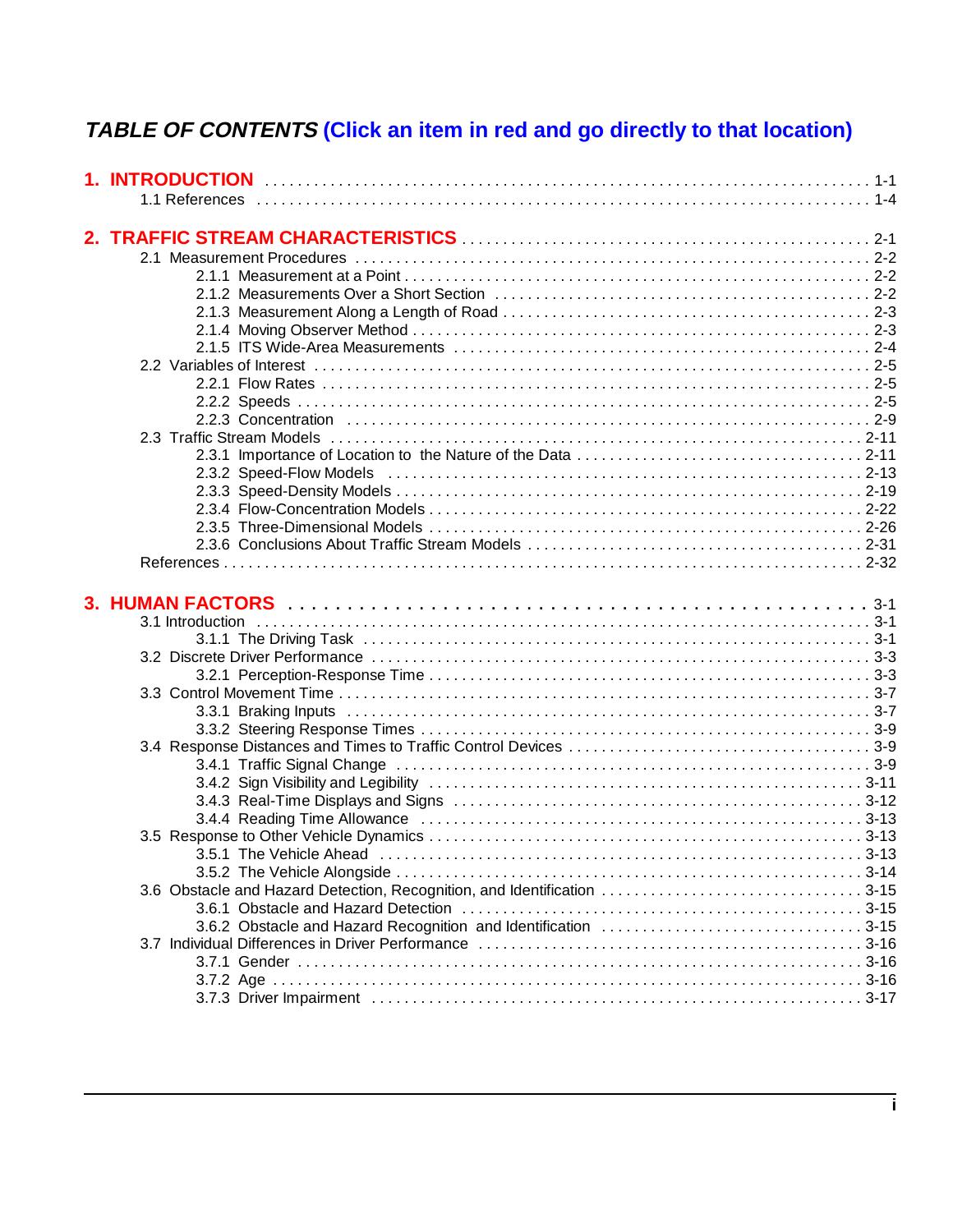| 3.8.1.2 Performance Characteristics Based on Models 3-19                 |  |
|--------------------------------------------------------------------------|--|
|                                                                          |  |
|                                                                          |  |
|                                                                          |  |
|                                                                          |  |
|                                                                          |  |
|                                                                          |  |
|                                                                          |  |
|                                                                          |  |
|                                                                          |  |
| 3.11.1.1 Overtaking and Passing Vehicles (4-Lane or 1-Way) 3-23          |  |
| 3.11.1.2 Overtaking and Passing Vehicles (Opposing Traffic) 3-24         |  |
|                                                                          |  |
|                                                                          |  |
|                                                                          |  |
|                                                                          |  |
|                                                                          |  |
|                                                                          |  |
|                                                                          |  |
|                                                                          |  |
|                                                                          |  |
|                                                                          |  |
|                                                                          |  |
|                                                                          |  |
|                                                                          |  |
|                                                                          |  |
|                                                                          |  |
|                                                                          |  |
|                                                                          |  |
|                                                                          |  |
|                                                                          |  |
|                                                                          |  |
|                                                                          |  |
|                                                                          |  |
|                                                                          |  |
|                                                                          |  |
|                                                                          |  |
|                                                                          |  |
|                                                                          |  |
|                                                                          |  |
|                                                                          |  |
|                                                                          |  |
|                                                                          |  |
|                                                                          |  |
|                                                                          |  |
|                                                                          |  |
| 5.1.2 Analytical Solution of the Conservation Equation; Shock Waves  5-3 |  |
|                                                                          |  |
|                                                                          |  |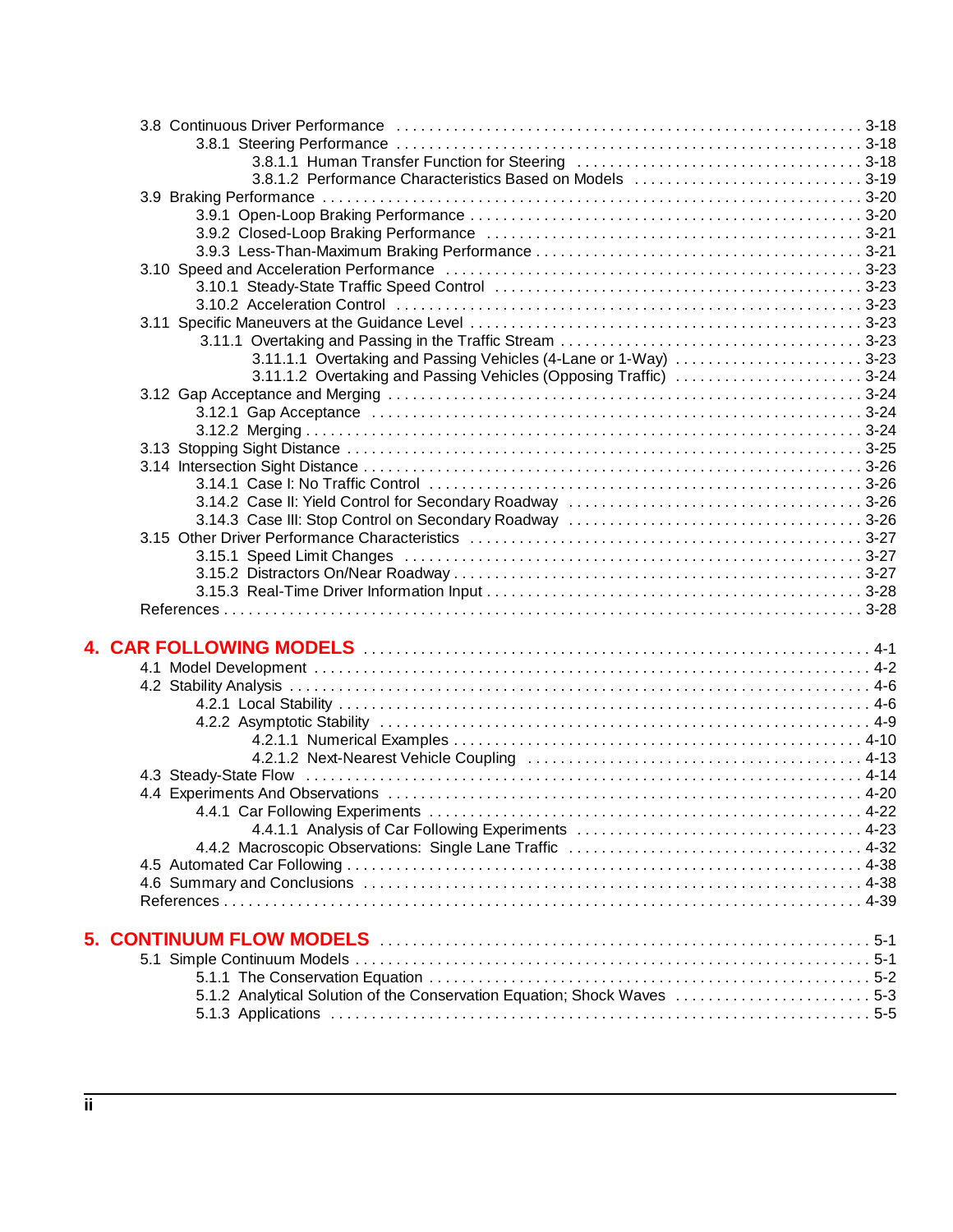| 5.1.4 Formation and Dissipation of Queues at Signalized Intersections  5-6               |  |
|------------------------------------------------------------------------------------------|--|
|                                                                                          |  |
|                                                                                          |  |
|                                                                                          |  |
|                                                                                          |  |
|                                                                                          |  |
|                                                                                          |  |
|                                                                                          |  |
|                                                                                          |  |
|                                                                                          |  |
|                                                                                          |  |
|                                                                                          |  |
| 5.2.7 Parameter Validation with Examples from Actual Measurements 5-32                   |  |
|                                                                                          |  |
|                                                                                          |  |
|                                                                                          |  |
|                                                                                          |  |
|                                                                                          |  |
|                                                                                          |  |
| 5.3.4 Microscopic Time Gap Distribution and Macroscopic Traffic Volume Distribution 5-45 |  |
|                                                                                          |  |
|                                                                                          |  |
|                                                                                          |  |
|                                                                                          |  |
| 6.1.1 General Traffic Characteristics as a Function of the Distance from the CBD 6-2     |  |
|                                                                                          |  |
|                                                                                          |  |
|                                                                                          |  |
|                                                                                          |  |
| 6.2.3 General Network Models Incorporating Network Parameters  6-11                      |  |
|                                                                                          |  |
|                                                                                          |  |
|                                                                                          |  |
|                                                                                          |  |
| 6.3.3 Two-Fluid Parameters: Influence of Network Features (Field Studies)  6-20          |  |
| 6.3.4 Two-Fluid Parameters: Estimation by Computer Simulation  6-22                      |  |
| 6.3.5 Two-Fluid Parameters: Influence of Network Features (Simulation Studies)  6-22     |  |
|                                                                                          |  |
|                                                                                          |  |
|                                                                                          |  |
|                                                                                          |  |
|                                                                                          |  |
|                                                                                          |  |
|                                                                                          |  |
|                                                                                          |  |
|                                                                                          |  |
|                                                                                          |  |
|                                                                                          |  |
|                                                                                          |  |
|                                                                                          |  |
|                                                                                          |  |
|                                                                                          |  |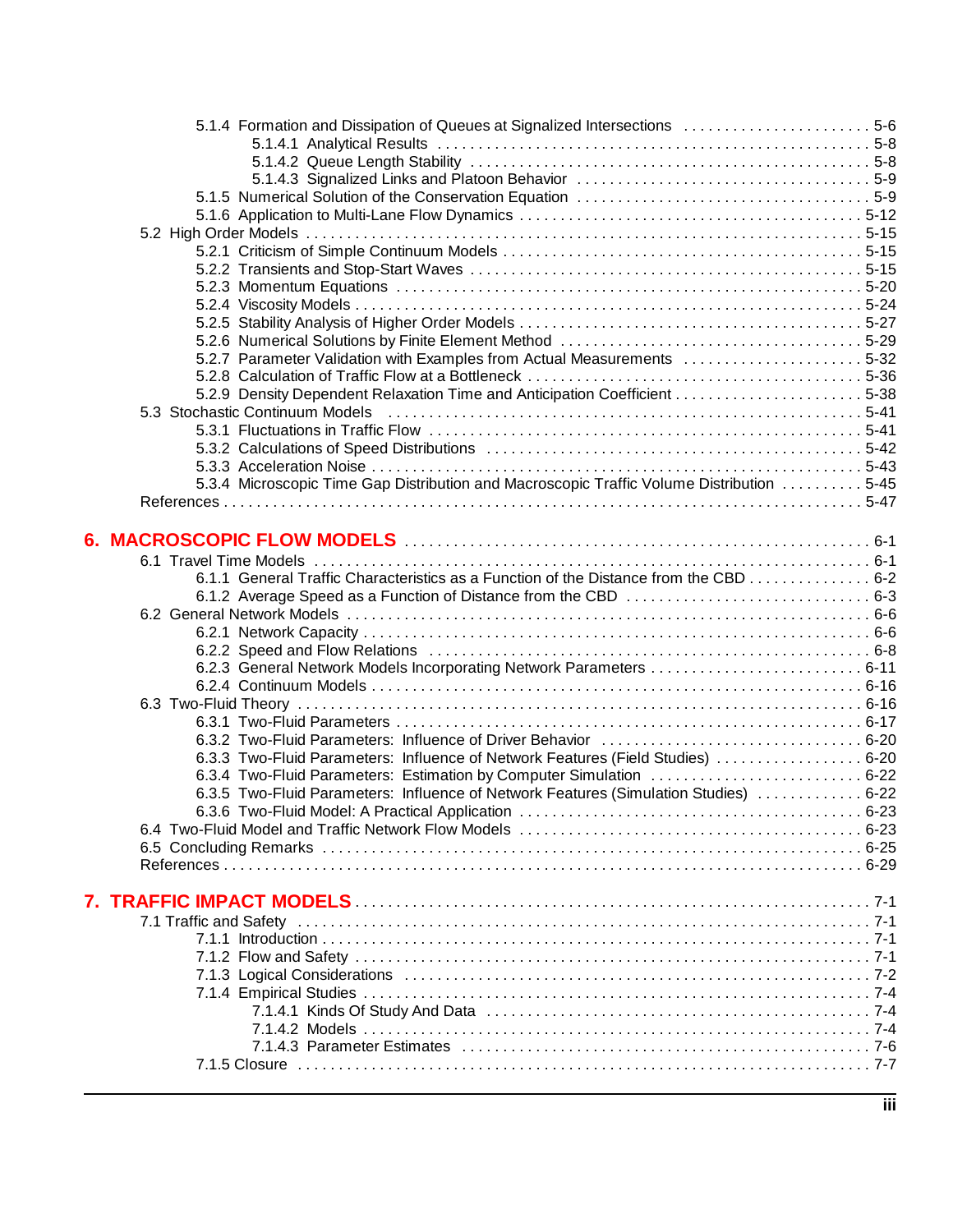|     | 8.3.3                                                                              |  |
|-----|------------------------------------------------------------------------------------|--|
|     |                                                                                    |  |
|     |                                                                                    |  |
|     | 8.4.1                                                                              |  |
|     |                                                                                    |  |
|     |                                                                                    |  |
|     |                                                                                    |  |
|     |                                                                                    |  |
|     |                                                                                    |  |
|     |                                                                                    |  |
| 8.5 |                                                                                    |  |
|     |                                                                                    |  |
| 8.6 |                                                                                    |  |
|     | 8.6.1 Hierarchy of Traffic Streams at a Two Way Stop Controlled Intersection  8-31 |  |
|     |                                                                                    |  |
| 8.7 |                                                                                    |  |
|     |                                                                                    |  |
|     |                                                                                    |  |
| 8.8 |                                                                                    |  |
| 8.9 |                                                                                    |  |
|     |                                                                                    |  |
|     |                                                                                    |  |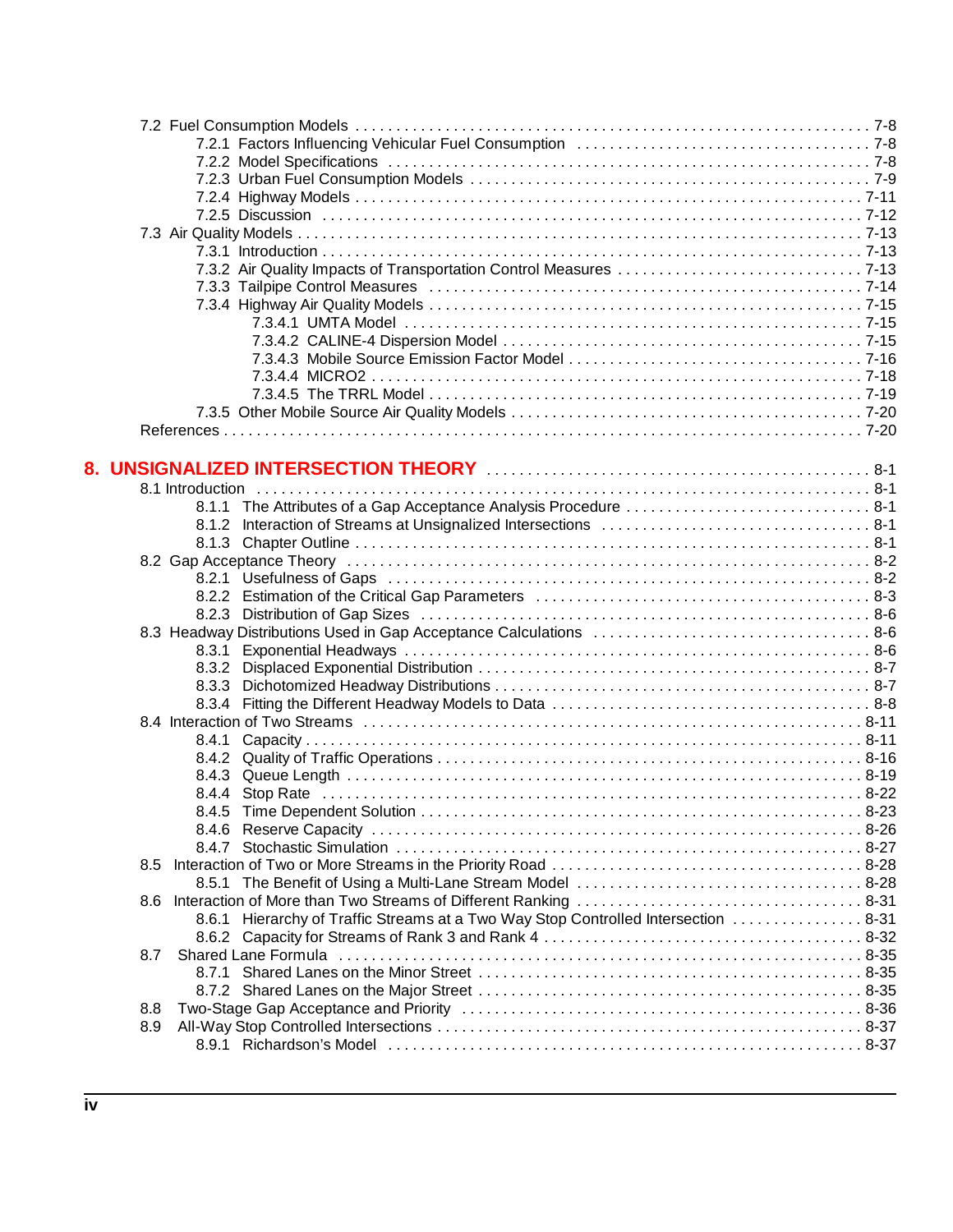| 9.1  |                                                                                                                |  |
|------|----------------------------------------------------------------------------------------------------------------|--|
| 9.2  |                                                                                                                |  |
| 9.3  |                                                                                                                |  |
|      |                                                                                                                |  |
|      |                                                                                                                |  |
|      |                                                                                                                |  |
|      |                                                                                                                |  |
|      |                                                                                                                |  |
|      |                                                                                                                |  |
|      |                                                                                                                |  |
|      |                                                                                                                |  |
|      |                                                                                                                |  |
|      |                                                                                                                |  |
|      |                                                                                                                |  |
|      |                                                                                                                |  |
|      |                                                                                                                |  |
|      |                                                                                                                |  |
|      | 10. TRAFFIC SIMULATION <b>With Construction</b> 10-1                                                           |  |
| 10.1 |                                                                                                                |  |
| 10.2 |                                                                                                                |  |
| 10.3 |                                                                                                                |  |
| 10.4 |                                                                                                                |  |
| 10.5 |                                                                                                                |  |
| 10.6 | Building Simulation Models (and according to the control of the control of the control of the control of the c |  |
| 10.7 |                                                                                                                |  |
| 10.8 |                                                                                                                |  |
|      |                                                                                                                |  |
|      |                                                                                                                |  |
|      |                                                                                                                |  |
|      |                                                                                                                |  |
|      |                                                                                                                |  |
|      |                                                                                                                |  |
| 10.9 |                                                                                                                |  |
|      |                                                                                                                |  |
|      |                                                                                                                |  |
|      |                                                                                                                |  |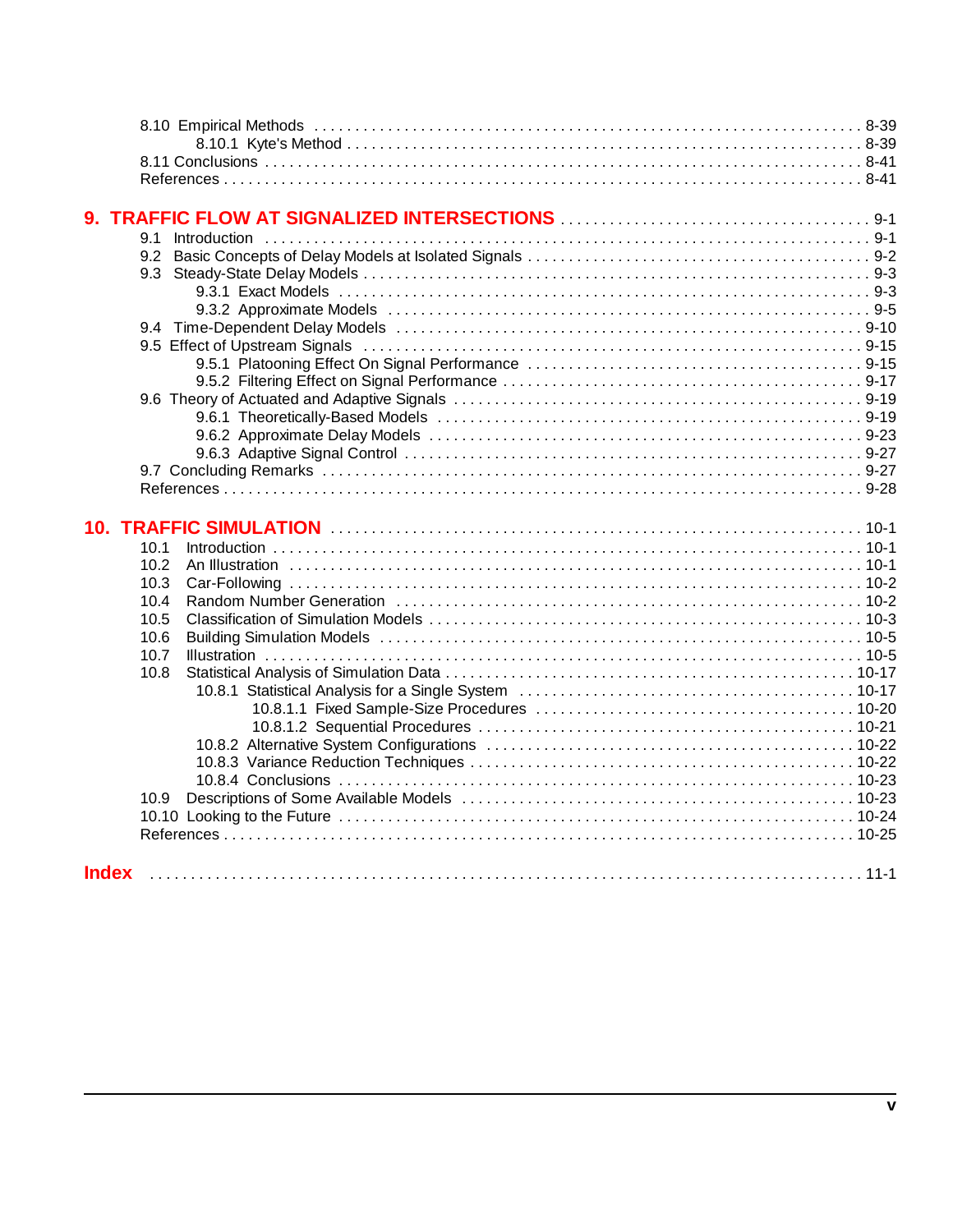# **LIST OF FIGURES**

### **2. TRAFFIC STREAM CHARACTERISTICS**

| Figure 2.1                                                                                                  |  |
|-------------------------------------------------------------------------------------------------------------|--|
|                                                                                                             |  |
| Figure 2.2                                                                                                  |  |
|                                                                                                             |  |
| Figure 2.3                                                                                                  |  |
|                                                                                                             |  |
| Figure 2.4<br>Generalized Shape of Speed-Flow Curve Proposed by Hall, Hurdle, & Banks  2-14                 |  |
| Figure 2.5                                                                                                  |  |
| Speed-Flow Data for Queue Discharge Flow at Varied Distances Downstream                                     |  |
|                                                                                                             |  |
| Figure 2.6                                                                                                  |  |
|                                                                                                             |  |
| Figure 2.7                                                                                                  |  |
|                                                                                                             |  |
| Figure 2.8                                                                                                  |  |
|                                                                                                             |  |
| Figure 2.9                                                                                                  |  |
|                                                                                                             |  |
| Figure 2.10                                                                                                 |  |
| Figure 2.11                                                                                                 |  |
| Greenshields' Speed-Density Graph and Data (and the content of the content of the content of 2-20           |  |
| Figure 2.12                                                                                                 |  |
| Speed-Concentration Data from Merritt Parkway and Fitted Curves  2-21                                       |  |
| Figure 2.13                                                                                                 |  |
| Three Parts of Edie's Hypothesis for the Speed-Density Function, Fitted to Chicago Data  2-23               |  |
| Figure 2.14                                                                                                 |  |
|                                                                                                             |  |
| Figure 2.15                                                                                                 |  |
|                                                                                                             |  |
| Figure 2.16                                                                                                 |  |
| Figure 2.17                                                                                                 |  |
| Two-Dimensional Projection of Data Used in Three-Dimensional Study  2-27                                    |  |
| Figure 2.18                                                                                                 |  |
|                                                                                                             |  |
| Figure 2.19                                                                                                 |  |
|                                                                                                             |  |
| Figure 2.20                                                                                                 |  |
| Conceptualization of Traffic Operations on a Catastrophe Theory Surface Using the Maxwell Convention . 2-29 |  |
| Figure 2.21                                                                                                 |  |
| Comparison of Observed Speed with Speeds Estimated using Catastrophe Theory Model  2-30                     |  |
| Figure 2.22                                                                                                 |  |
|                                                                                                             |  |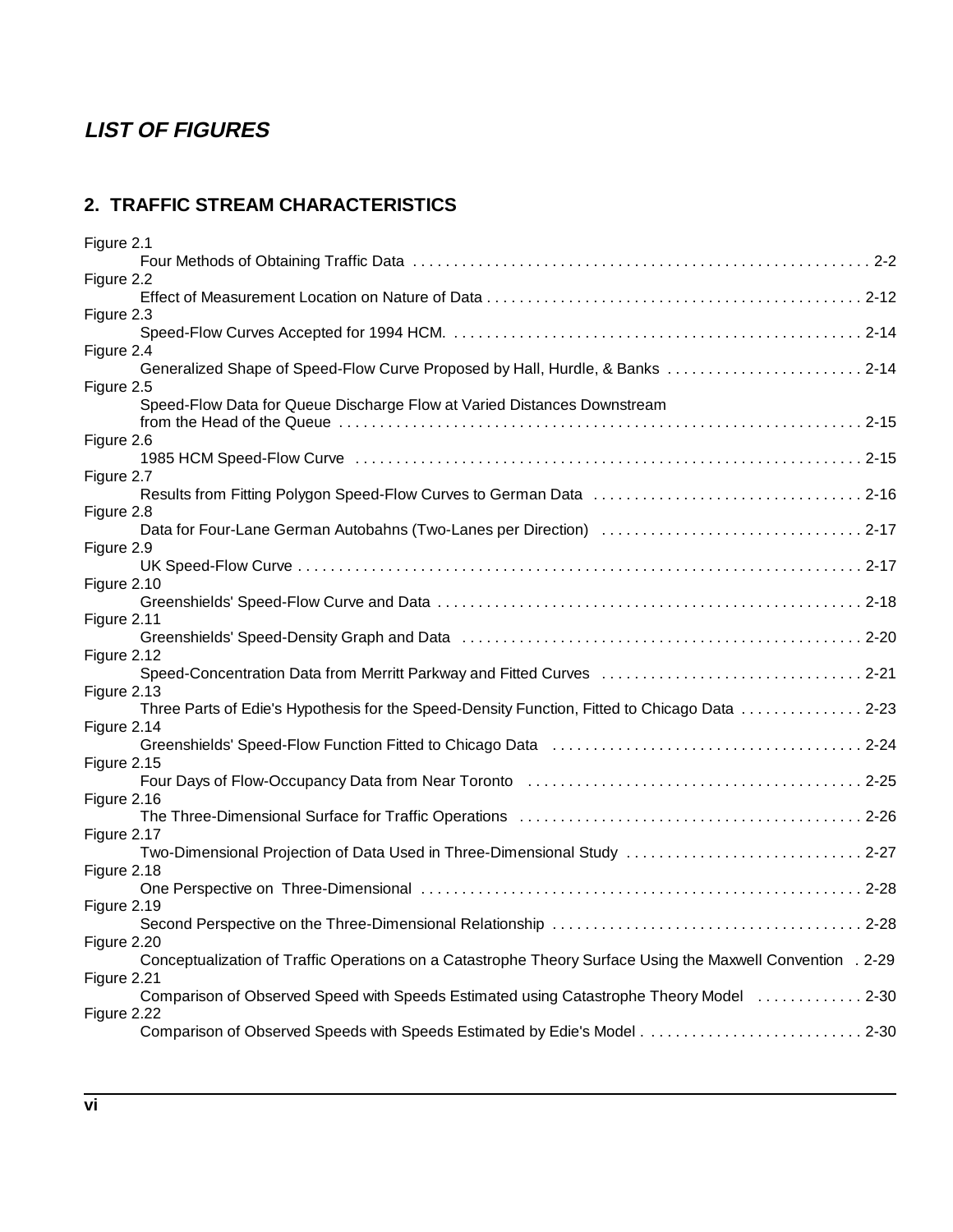#### **3. HUMAN FACTORS**

# **4. CAR FOLLOWING MODELS**

| Figure 4.1                                                                                                            |
|-----------------------------------------------------------------------------------------------------------------------|
| Schematic Diagram of Relative Speed Stimulus and a Weighing Function Versus Time  4-4                                 |
| Figure 4.1a                                                                                                           |
|                                                                                                                       |
| Figure 4.1b                                                                                                           |
|                                                                                                                       |
| Figure 4.2<br>Detailed Motion of Two Cars Showing the Effect of a Fluctuation in the Acceleration of the Lead Car 4-8 |
| Figure 4.3                                                                                                            |
| Changes in Car Spacings from an Original Constant Spacing Between Two Cars  4-9                                       |
| Figure 4.4                                                                                                            |
|                                                                                                                       |
| Figure 4.5                                                                                                            |
| Inter-Vehicle Spacings of a Platoon of Vehicles Versus Time for the Linear Car Following. 4-11                        |
| Figure 4.6                                                                                                            |
|                                                                                                                       |
| Figure 4.7                                                                                                            |
| Envelope of Minimum Inter-Vehicle Spacing Versus Vehicle Position  4-13                                               |
| Figure 4.8                                                                                                            |
| Figure 4.9                                                                                                            |
| Speed (miles/hour) Versus Vehicle Concentration (vehicles/mile).  4-17                                                |
| Figure 4.10                                                                                                           |
|                                                                                                                       |
| Figure 4.11                                                                                                           |
|                                                                                                                       |
| Figure 4.12                                                                                                           |
| Mormalized Flow Versus Normalized Vehicle Concentration (Equation 4.40)  4-18                                         |
| Figure 4.13                                                                                                           |
| Normalized Flow Versus Normalized Concentration (Equations 4.51 and 4.52) [10] Normalized Flow Versus A-21            |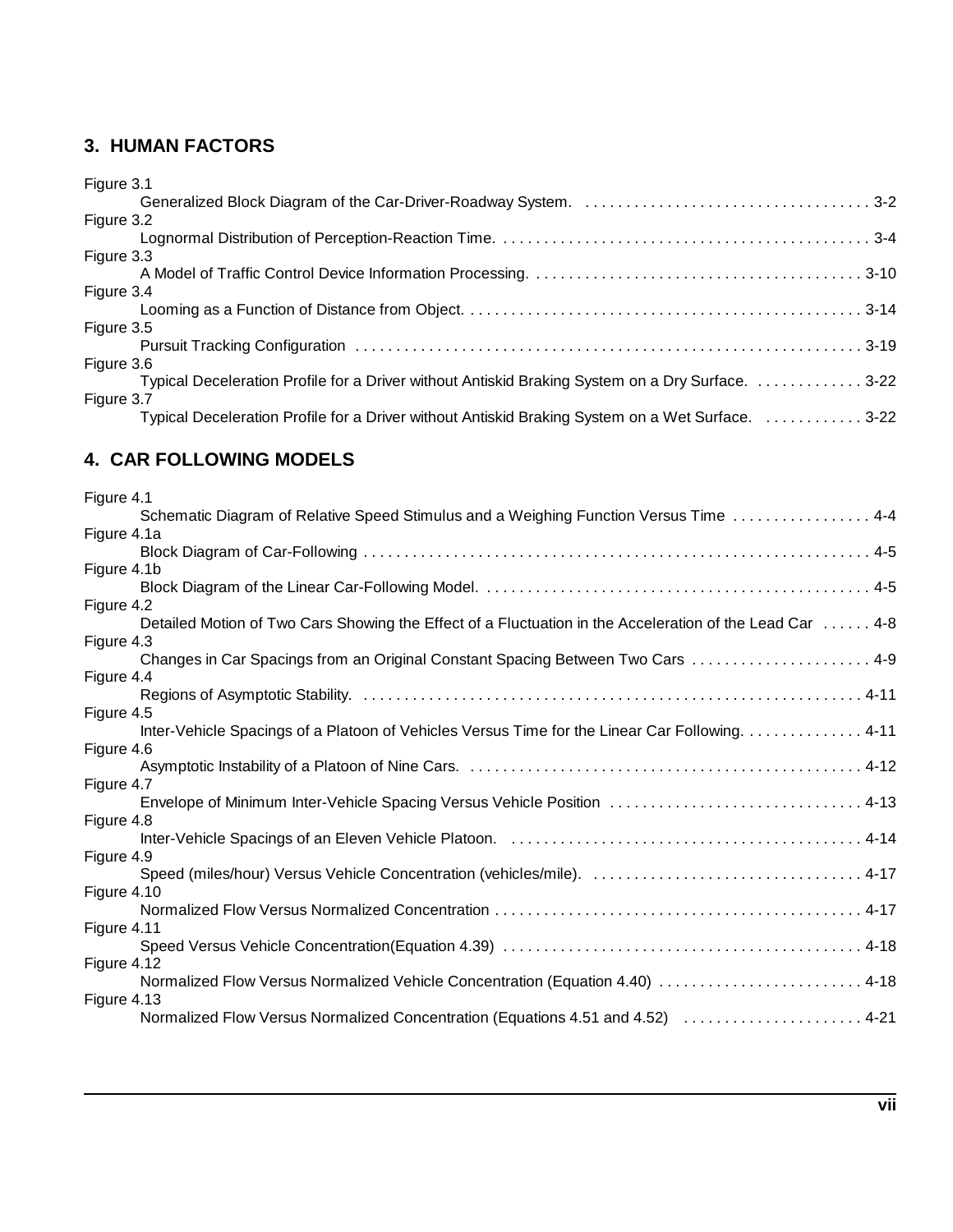| Figure 4.14 |                                                                                                         |
|-------------|---------------------------------------------------------------------------------------------------------|
|             | Normalized Flow versus Normalized Concentration Corresponding to the                                    |
|             | Steady-State Solution of Equations 4.51 and 4.52 for m=1 and Various Values of l 4-21                   |
| Figure 4.15 |                                                                                                         |
|             | Sensitivity Coefficient Versus the Reciprocal of the Average Vehicle Spacing.  4-24                     |
| Figure 4.16 |                                                                                                         |
|             |                                                                                                         |
| Figure 4.17 |                                                                                                         |
|             | Gain Factor, λ, Versus the Reciprocal of the Average Spacing for Holland Tunnel Tests. 4-25             |
| Figure 4.18 |                                                                                                         |
| Figure 4.19 | Gain Factor, λ, Versus the Reciprocal of the Average Spacing for Lincoln Tunnel Tests 4-26              |
|             |                                                                                                         |
| Figure 4.20 |                                                                                                         |
|             | Sensitivity Coefficient Versus the Reciprocal of the Average Spacing  4-29                              |
| Figure 4.21 |                                                                                                         |
|             |                                                                                                         |
| Figure 4.22 |                                                                                                         |
|             |                                                                                                         |
| Figure 4.23 |                                                                                                         |
|             | Relative Speed Thresholds Versus Inter-Vehicle Spacing for Various Values of the Observation Time. 4-32 |
| Figure 4.24 |                                                                                                         |
|             |                                                                                                         |
| Figure 4.25 |                                                                                                         |
|             |                                                                                                         |
| Figure 4.26 |                                                                                                         |
|             | Speed Versus Vehicle Concentration (Comparison of Three Models)  4-35                                   |
| Figure 4.27 |                                                                                                         |
|             |                                                                                                         |
| Figure 4.28 |                                                                                                         |
|             | Average Speed Versus Concentration for the Ten-Bus Platoon Steady-State Test Runs 4-37                  |

# **5. CONTINUUM FLOW MODELS**

| Figure 5.1                                                                           |
|--------------------------------------------------------------------------------------|
|                                                                                      |
| Figure 5.2                                                                           |
| Shock Wave Formation Resulting from the Solution of the Conservation Equation. 5-5   |
| Figure 5.3                                                                           |
| Queue Length Developments at a Signalized Intersection During a Saturated Cycle. 5-7 |
| Figure 5.4                                                                           |
| Shock Wave Developments Between Two Signalized Intersections                         |
|                                                                                      |
| Figure 5.5                                                                           |
|                                                                                      |
| Figure 5.6                                                                           |
| Space Discretization of a 2-Lane, One Dimensional Freeway Section.  5-13             |
| Figure 5.7                                                                           |
|                                                                                      |
| Figure 5.8                                                                           |
| Hysteresis Phenomenon as an Example of Dynamic Behavior of Traffic Flow.  5-16       |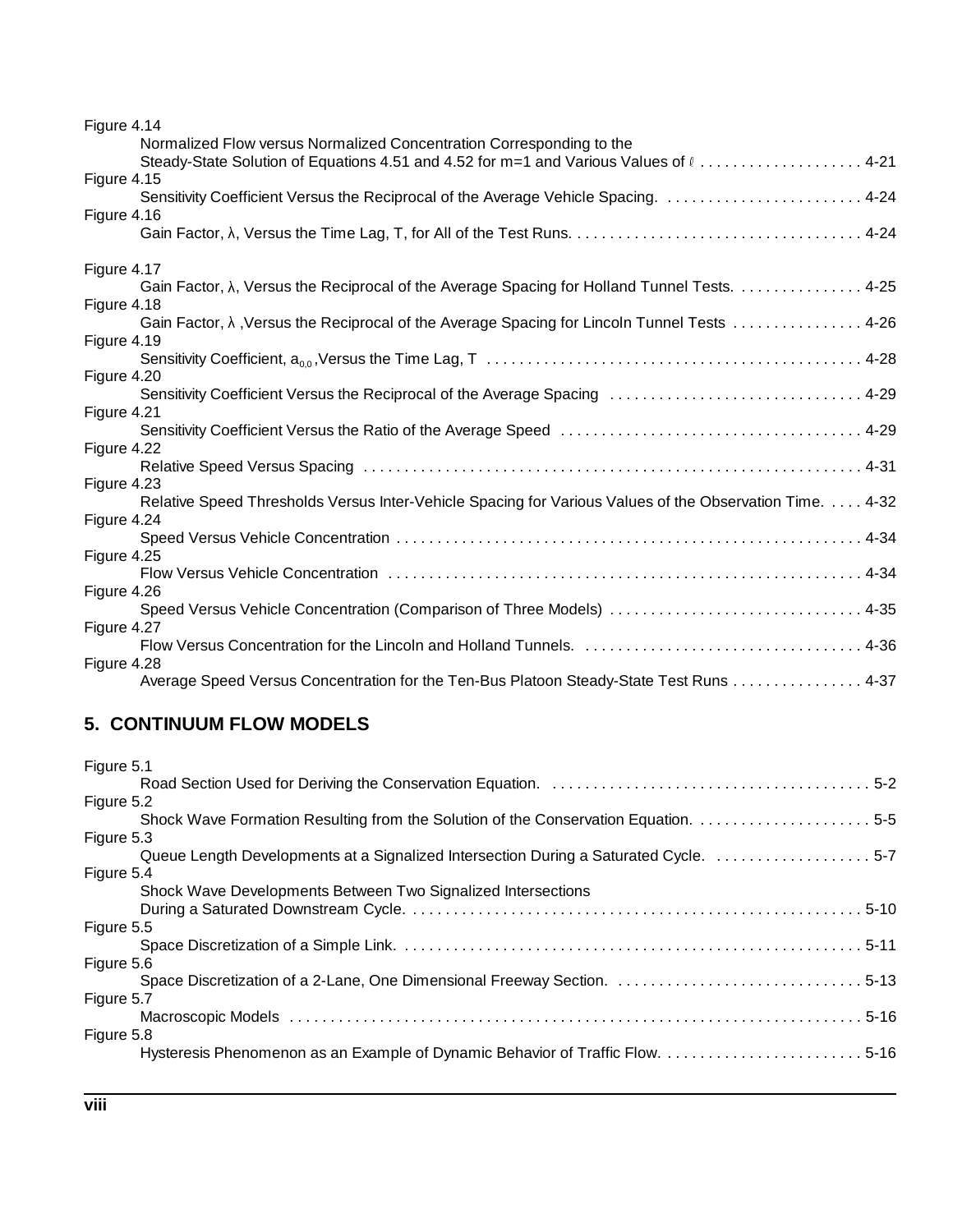| Figure 5.9 a,b                                                                                                          |  |
|-------------------------------------------------------------------------------------------------------------------------|--|
|                                                                                                                         |  |
| Figure 5.9 c,d                                                                                                          |  |
| Time Series of Mean Speed for Unstable Traffic Flow with Small Undulations 5-18                                         |  |
| Figure 5.10<br>Time Development of Mean Speed from Adjacent Measurement Sites 5-19                                      |  |
| Figure 5.11                                                                                                             |  |
| Time Development of Speed Upstream on Toll Gate at Tokyo Expressway 5-19                                                |  |
| Figure 5.12a                                                                                                            |  |
| Speed Measurements from Interstate 80 between Oakland and San Jose. 5-21                                                |  |
| Figure 5.12b                                                                                                            |  |
| Measurement Array for Speed Measurements from Interstate 80 between Oakland and San Jose  5-22                          |  |
| Figure 5.13                                                                                                             |  |
| Figure 5.14                                                                                                             |  |
|                                                                                                                         |  |
| Figure 5.15                                                                                                             |  |
|                                                                                                                         |  |
| Figure 5.16                                                                                                             |  |
| Stepwise Integration of the Quasi Linear Differential Equation in Time and Space Grid [1, 1, 1, 1, 1, 1, 1, 1, 1, 5-31] |  |
| Figure 5.17                                                                                                             |  |
| Figure 5.18                                                                                                             |  |
| Principal Arrangement for Parameter Validation by Comparison of Measurements and Calculations. 5-33                     |  |
| Figure 5.19                                                                                                             |  |
|                                                                                                                         |  |
| Figure 5.20                                                                                                             |  |
| Measurement and Simulated Time Series at the Mean Speed of the                                                          |  |
|                                                                                                                         |  |
| Figure 5.21a                                                                                                            |  |
| Figure 5.21b                                                                                                            |  |
|                                                                                                                         |  |
| Figure 5.21c                                                                                                            |  |
|                                                                                                                         |  |
| Figure 5.21d                                                                                                            |  |
|                                                                                                                         |  |
| Figure 5.22                                                                                                             |  |
|                                                                                                                         |  |
| Figure 5.23<br>Speed Distribution Idealized Gaussian Distribution for Free and Nearly Free Traffic Flow 5-40            |  |
| Figure 5.24                                                                                                             |  |
|                                                                                                                         |  |
| Figure 5.25                                                                                                             |  |
|                                                                                                                         |  |
| Figure 5.26                                                                                                             |  |
|                                                                                                                         |  |
| Figure 5.27<br>Standard Deviation of the Acceleration Noise for Different Traffic Densities 5-44                        |  |
| Figure 5.28                                                                                                             |  |
| Time Gap Distribution for the Median Lane From the Autobahn A8 near Stuttgart, Germany. 5-46                            |  |
| Figure 5.29                                                                                                             |  |
|                                                                                                                         |  |
|                                                                                                                         |  |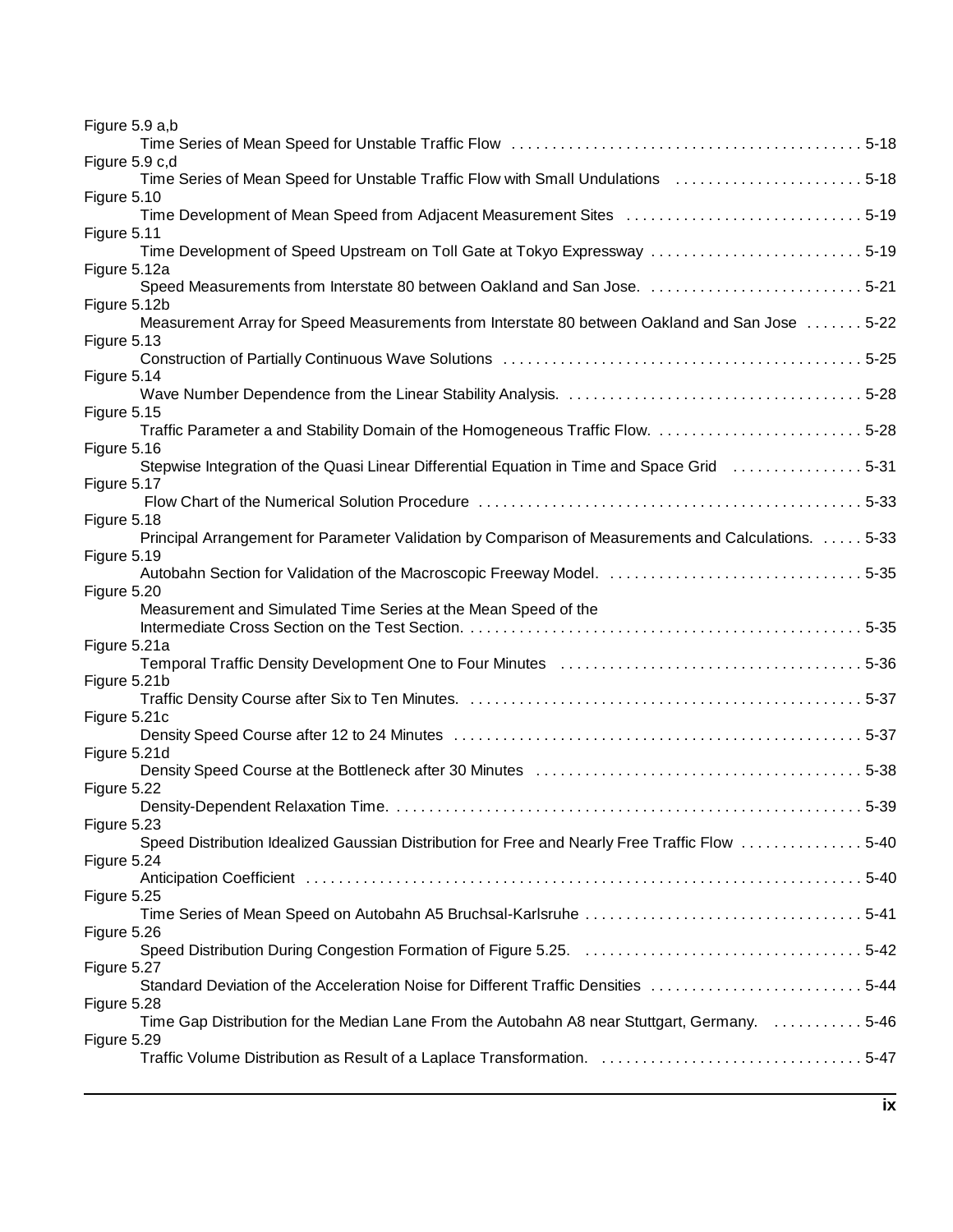# **6. MACROSCOPIC FLOW MODELS**

| Figure 6.1                                                                                                                                                                                                                                   |
|----------------------------------------------------------------------------------------------------------------------------------------------------------------------------------------------------------------------------------------------|
| Total Vehicle Distance Traveled Per Unit Area on Major Roads as a Function                                                                                                                                                                   |
|                                                                                                                                                                                                                                              |
| Figure 6.2                                                                                                                                                                                                                                   |
| Grouped Data for Nottingham Showing Fitted (a) Power Curve,                                                                                                                                                                                  |
| Figure 6.3                                                                                                                                                                                                                                   |
|                                                                                                                                                                                                                                              |
| Figure 6.4                                                                                                                                                                                                                                   |
| Data from Individual Radial Routes in Nottingham, Best Fit Curve for Each Route is Shown 6-5                                                                                                                                                 |
| Figure 6.5                                                                                                                                                                                                                                   |
| Theoretical Capacity of Urban Street Systems (and the content of the content of the S-7                                                                                                                                                      |
| Figure 6.6                                                                                                                                                                                                                                   |
| Vehicles Entering the CBDs of Towns Compared with the Corresponding                                                                                                                                                                          |
| Theoretical Capacities of the Road Systems (and contain the content of the Road Systems (6-7) and the Road Systems (6-7) and the content of the Road Systems (6-7) and the content of the Road Systems (6-7) and the content o<br>Figure 6.7 |
|                                                                                                                                                                                                                                              |
| Figure 6.8                                                                                                                                                                                                                                   |
|                                                                                                                                                                                                                                              |
| Figure 6.9                                                                                                                                                                                                                                   |
| Estimated Speed-Flow Relations in Central London (Main Road Network)  6-9                                                                                                                                                                    |
| Figure 6.10                                                                                                                                                                                                                                  |
|                                                                                                                                                                                                                                              |
| Figure 6.11<br>Effect of Roadway Width on Relation Between Average (Journey) Speed and Flow in Typical Case  6-12                                                                                                                            |
| Figure 6.12                                                                                                                                                                                                                                  |
| Effect of Number of Intersections Per Mile on Relation Between                                                                                                                                                                               |
|                                                                                                                                                                                                                                              |
| Figure 6.13                                                                                                                                                                                                                                  |
| Effect of Capacity of Intersections on Relation Between                                                                                                                                                                                      |
|                                                                                                                                                                                                                                              |
| Figure 6.14                                                                                                                                                                                                                                  |
| Relationship Between Average (Journey) Speed and Number of Vehicles on Town Center Network 6-13<br>Figure 6.15                                                                                                                               |
| Relationship Between Average (Journey) Speed of Vehicles and Total Vehicle Mileage on Network 6-14                                                                                                                                           |
| Figure 6.16                                                                                                                                                                                                                                  |
| The $\alpha$ -Relationship for the Arterial Networks of London and Pittsburgh, in Absolute Values  6-14                                                                                                                                      |
| Figure 6.17                                                                                                                                                                                                                                  |
| The $\alpha$ -Relationship for the Arterial Networks of London and Pittsburgh, in Relative Values  6-15                                                                                                                                      |
| Figure 6.18                                                                                                                                                                                                                                  |
|                                                                                                                                                                                                                                              |
| Figure 6.19<br>Trip Time vs. Stop Time for the Non-Freeway Street Network of the Austin CBD  6-18                                                                                                                                            |
| Figure 6.20                                                                                                                                                                                                                                  |
|                                                                                                                                                                                                                                              |
| Figure 6.21                                                                                                                                                                                                                                  |
|                                                                                                                                                                                                                                              |
| Figure 6.22                                                                                                                                                                                                                                  |
|                                                                                                                                                                                                                                              |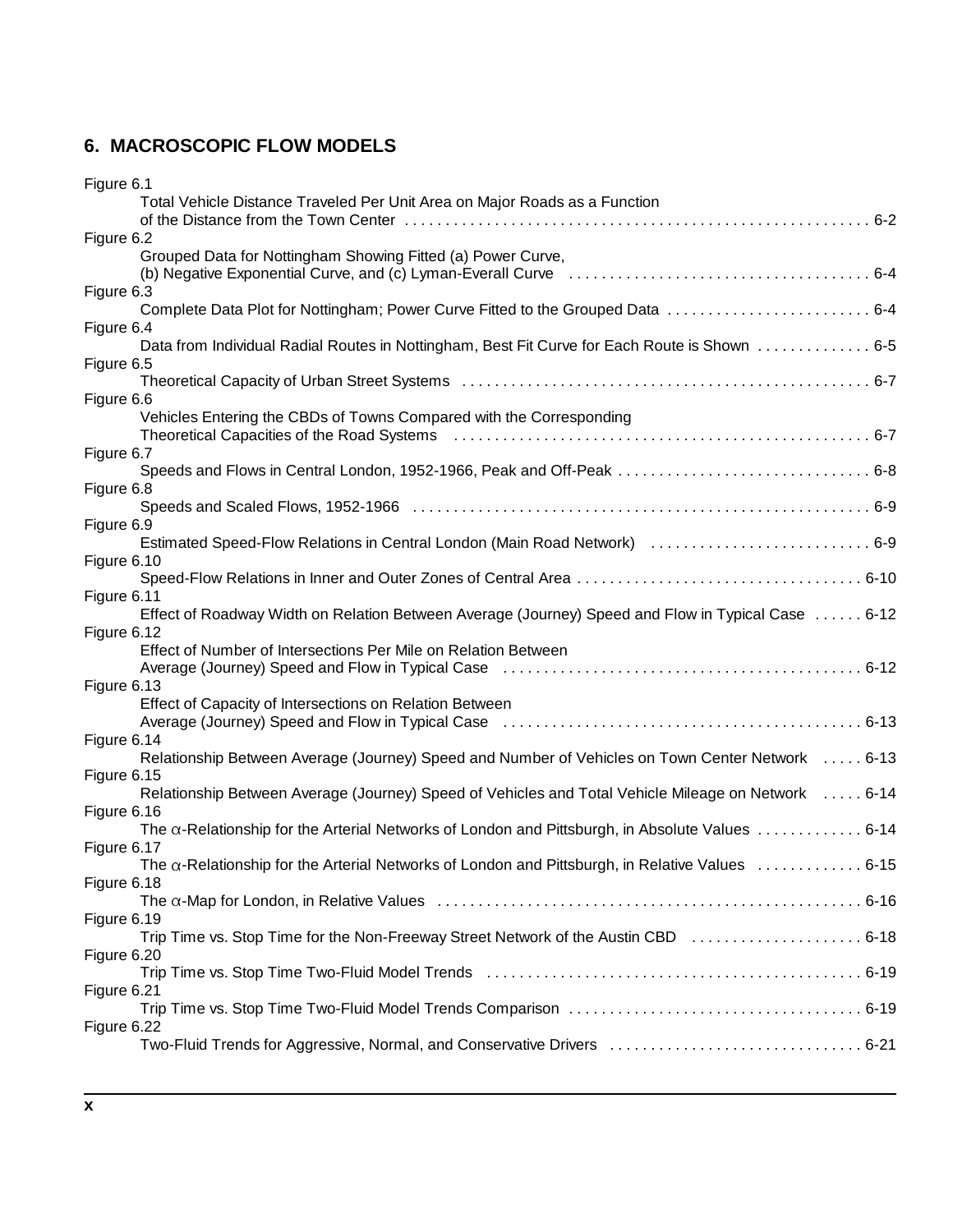Figure 6.23

| .199100101  |  |
|-------------|--|
|             |  |
| Figure 6.24 |  |
|             |  |
| Figure 6.25 |  |
|             |  |
| Figure 6.26 |  |
|             |  |
|             |  |

### **7. TRAFFIC IMPACT MODELS**

| Figure 7.1                                                                                     |
|------------------------------------------------------------------------------------------------|
|                                                                                                |
| Figure 7.2                                                                                     |
|                                                                                                |
| Figure 7.3                                                                                     |
|                                                                                                |
| Figure 7.4                                                                                     |
| Fuel Consumption Data for a Ford Fairmont (6-Cyl.)                                             |
|                                                                                                |
| Figure 7.5                                                                                     |
| Fuel Consumption Versus Trip Time per Unit Distance for a Number of Passenger Car Models. 7-10 |
| Figure 7.6                                                                                     |
|                                                                                                |
| Figure 7.7                                                                                     |
| Constant-Speed Fuel Consumption per Unit Distance for the Melbourne University Test Car  7-12  |

### **8. UNSIGNALIZED INTERSECTION THEORY**

| Figure 8.1  |                                                                                                             |
|-------------|-------------------------------------------------------------------------------------------------------------|
|             |                                                                                                             |
| Figure 8.2  |                                                                                                             |
|             |                                                                                                             |
| Figure 8.3  |                                                                                                             |
|             |                                                                                                             |
| Figure 8.4  |                                                                                                             |
|             |                                                                                                             |
| Figure 8.5  |                                                                                                             |
|             | Arterial Road Data and a Cowan (1975) Dichotomized Headway Distribution (Higher flows example). 8-10        |
| Figure 8.6  |                                                                                                             |
|             | Arterial Road Data and a Hyper-Erlang Dichotomized Headway Distribution (Higher Flow Example)  8-10         |
| Figure 8.7  |                                                                                                             |
|             |                                                                                                             |
| Figure 8.8  |                                                                                                             |
|             | Comparison Relation Between Capacity (q-m) and Priority Street Volume (q-p)  8-14                           |
| Figure 8.9  |                                                                                                             |
|             | Comparison of Capacities for Different Types of Headway Distributions in the Main Street Traffic Flow  8-14 |
| Figure 8.10 |                                                                                                             |
|             |                                                                                                             |
| Figure 8.11 |                                                                                                             |
|             |                                                                                                             |
|             |                                                                                                             |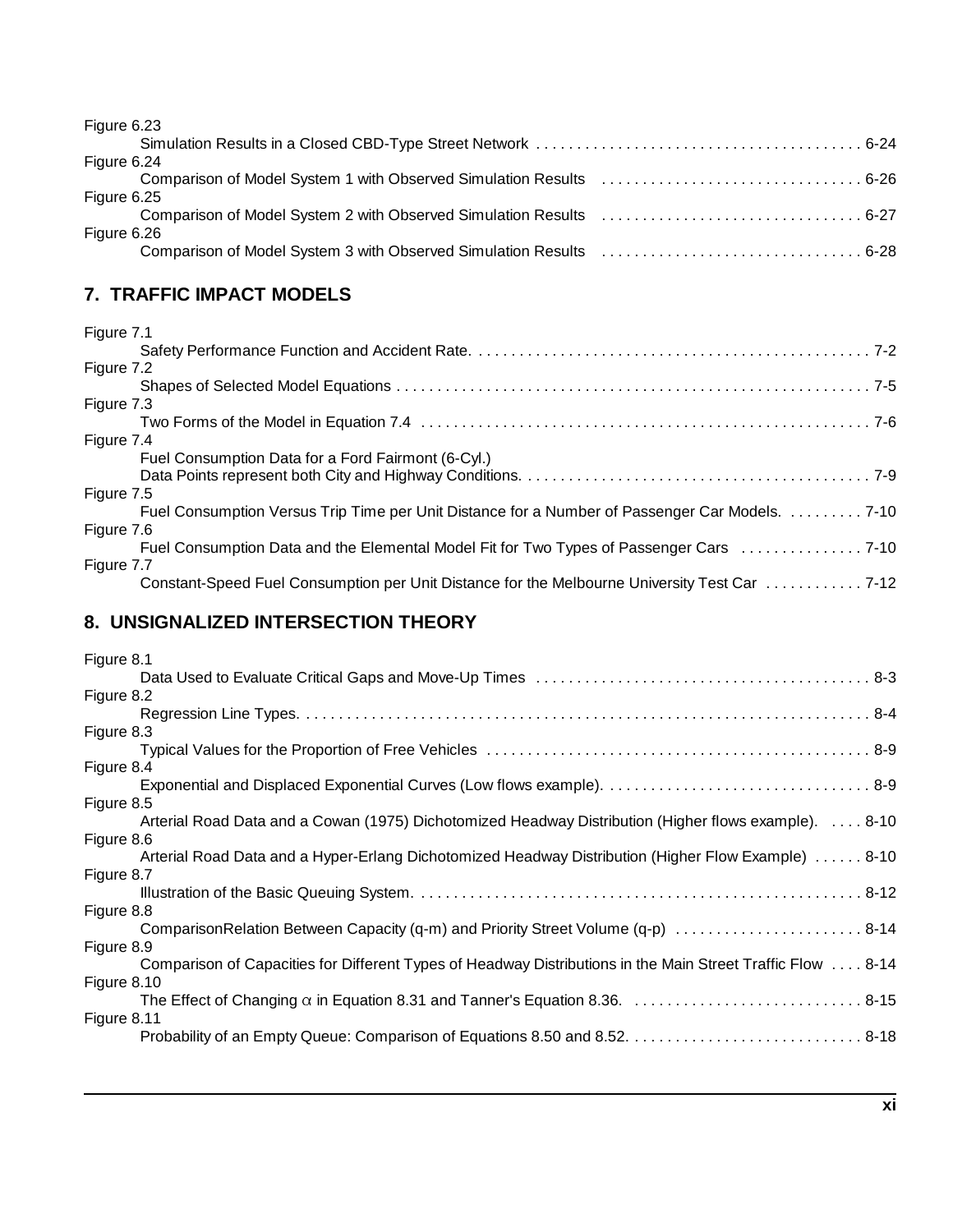| Figure 8.12                                                                                       |
|---------------------------------------------------------------------------------------------------|
|                                                                                                   |
| Figure 8.13                                                                                       |
| Average Steady State Delay per Vehicle Calculated Using Different Headway Distributions. 8-20     |
| Figure 8.14                                                                                       |
| Average Steady State Delay per Vehicle by                                                         |
| Geometric Platoon Size Distribution and Different Mean Platoon Sizes.  8-21                       |
| Figure 8.15                                                                                       |
|                                                                                                   |
| Figure 8.16                                                                                       |
| Approximate Threshold of the Length of Time Intervals For the Distinction                         |
|                                                                                                   |
| Figure 8.17                                                                                       |
|                                                                                                   |
| Figure 8.18                                                                                       |
|                                                                                                   |
| Figure 8.19                                                                                       |
| Figure 8.20                                                                                       |
|                                                                                                   |
| Figure 8.21                                                                                       |
| Percentage Error in Estimating Adams' Delay Against the                                           |
|                                                                                                   |
| Figure 8.22                                                                                       |
|                                                                                                   |
| Figure 8.23                                                                                       |
| Reduction Factor to Account for the Statistical Dependence Between Streams of Ranks 2 and 3. 8-33 |
| Figure 8.24                                                                                       |
| Minor Street Through Traffic (Movement 8) Crossing the Major Street in Two Phases.  8-36          |
| Figure 8.25                                                                                       |
|                                                                                                   |
|                                                                                                   |

# **9. TRAFFIC FLOW AT SIGNALIZED INTERSECTIONS**

| Figure 9.1                                                                                                                                                                                                                     |
|--------------------------------------------------------------------------------------------------------------------------------------------------------------------------------------------------------------------------------|
|                                                                                                                                                                                                                                |
| Figure 9.2                                                                                                                                                                                                                     |
|                                                                                                                                                                                                                                |
| Figure 9.3                                                                                                                                                                                                                     |
|                                                                                                                                                                                                                                |
| Figure 9.4                                                                                                                                                                                                                     |
|                                                                                                                                                                                                                                |
| Figure 9.5                                                                                                                                                                                                                     |
| The Coordinate Transformation Method (and the content of the coordinate of the Coordinate Transformation Method (and the content of the Coordinate Transformation Method (and the coordinate of the Coordinate Definition of t |
| Figure 9.6                                                                                                                                                                                                                     |
| Comparison of Delay Models Evaluated by Brilon and Wu (1990) with Moderate Peaking (z=0.50). 9-14                                                                                                                              |
| Figure 9.7                                                                                                                                                                                                                     |
| Comparison of Delay Models Evaluated by Brilon and Wu (1990) with High Peaking (z=0.70). 9-14                                                                                                                                  |
| Figure 9.8                                                                                                                                                                                                                     |
|                                                                                                                                                                                                                                |
| Figure 9.9                                                                                                                                                                                                                     |
| HCM Progression Adjustment Factor vs Platoon Ratio Derived from TRANSYT-7F  9-18                                                                                                                                               |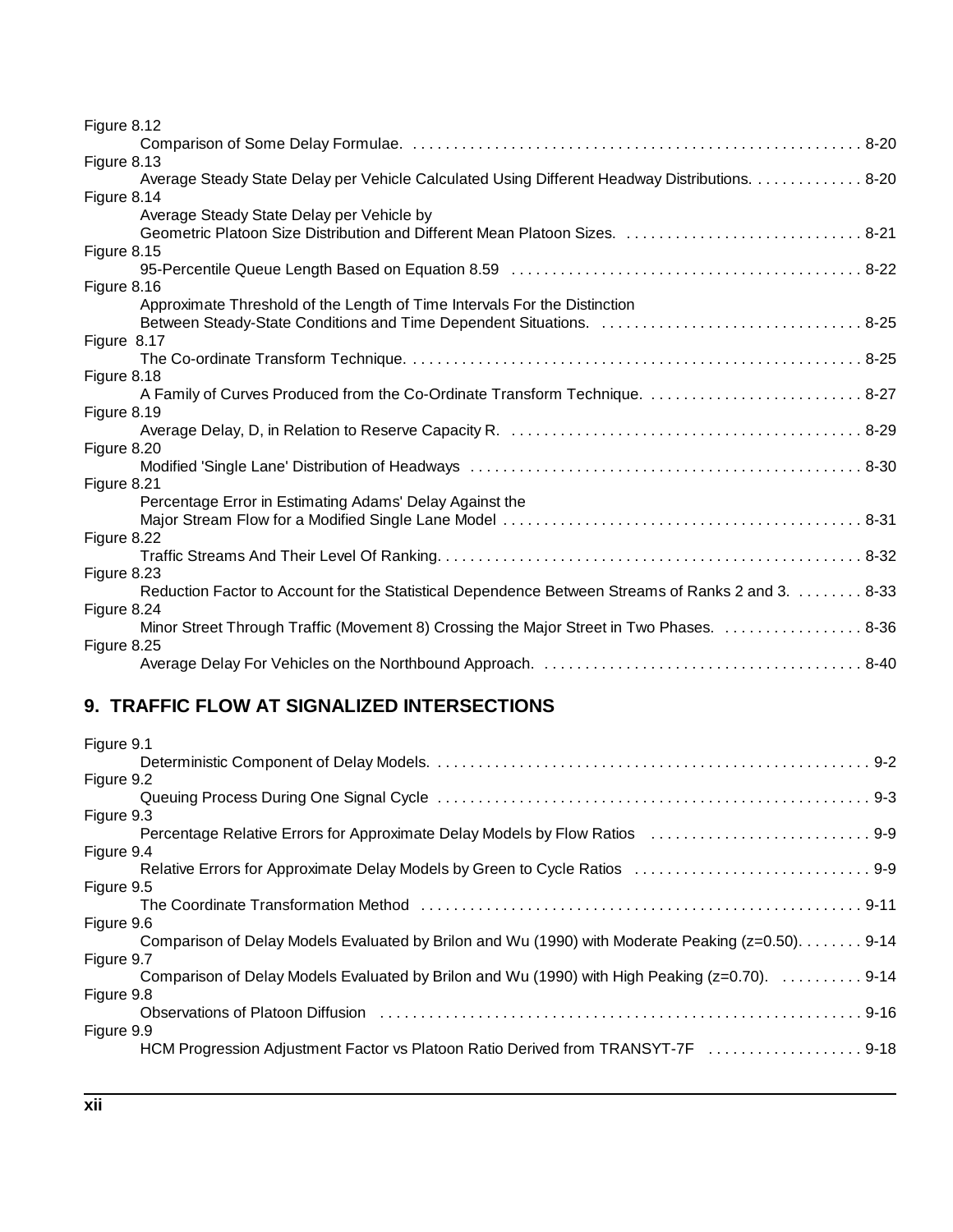| Figure 9.10                                                                       |
|-----------------------------------------------------------------------------------|
| Analysis of Random Delay with Respect to the Differential Capacity Factor (f) and |
|                                                                                   |
| Figure 9.11                                                                       |
| Queue Development Over Time Under Fully-Actuated Intersection Control  9-21       |
| Figure 9.12                                                                       |
|                                                                                   |

# **10. TRAFFIC SIMULATION**

| Figure 10.1                                                                                      |
|--------------------------------------------------------------------------------------------------|
|                                                                                                  |
| Figure 10.2                                                                                      |
|                                                                                                  |
| Figure 10.3                                                                                      |
|                                                                                                  |
| Figure 10.4                                                                                      |
| Comparison of Trajectories of Vehicles from Simulation Versus Field Data for Platoon 123.  10-16 |
| Figure 10.5                                                                                      |
|                                                                                                  |
| Figure 10.6                                                                                      |
|                                                                                                  |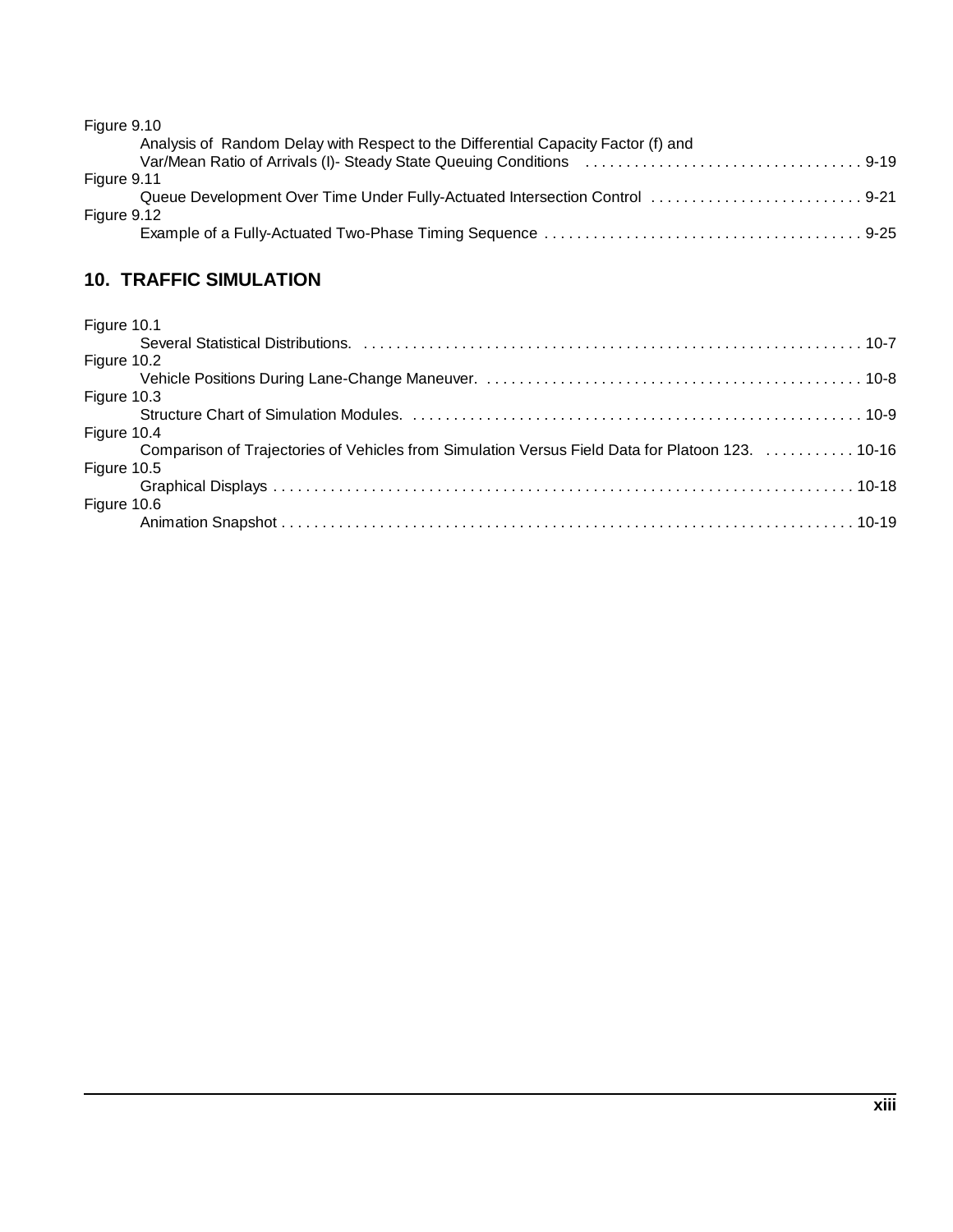# **List of Tables**

### **3. HUMAN FACTORS**

| Table 3.1  |  |
|------------|--|
|            |  |
| Table 3.2  |  |
|            |  |
| Table 3.3  |  |
|            |  |
| Table 3.4  |  |
|            |  |
| Table 3.5  |  |
|            |  |
| Table 3.6  |  |
|            |  |
| Table 3.7  |  |
|            |  |
| Table 3.8  |  |
|            |  |
| Table 3.9  |  |
|            |  |
| Table 3.10 |  |
|            |  |
| Table 3.11 |  |
|            |  |
| Table 3.12 |  |
|            |  |
| Table 3.13 |  |
|            |  |
|            |  |

## **4. CAR FOLLOWING MODELS**

| Table 4.1                                                                                             |
|-------------------------------------------------------------------------------------------------------|
| Results from Car-Following Experiment (and all contained according to the set of 4-25)                |
| Table 4.2                                                                                             |
| Comparison of the Maximum Correlations obtained for the Linear and Reciprocal Spacing Models          |
| Table 4.3                                                                                             |
| Maximum Correlation Comparison for Nine Models, $a_{n,m}$ the Fourteen Lincoln Tunnel Test Runs. 4-28 |
| Table 4.4                                                                                             |
|                                                                                                       |
| Table 4.5                                                                                             |
|                                                                                                       |
| Table 4.6                                                                                             |
|                                                                                                       |